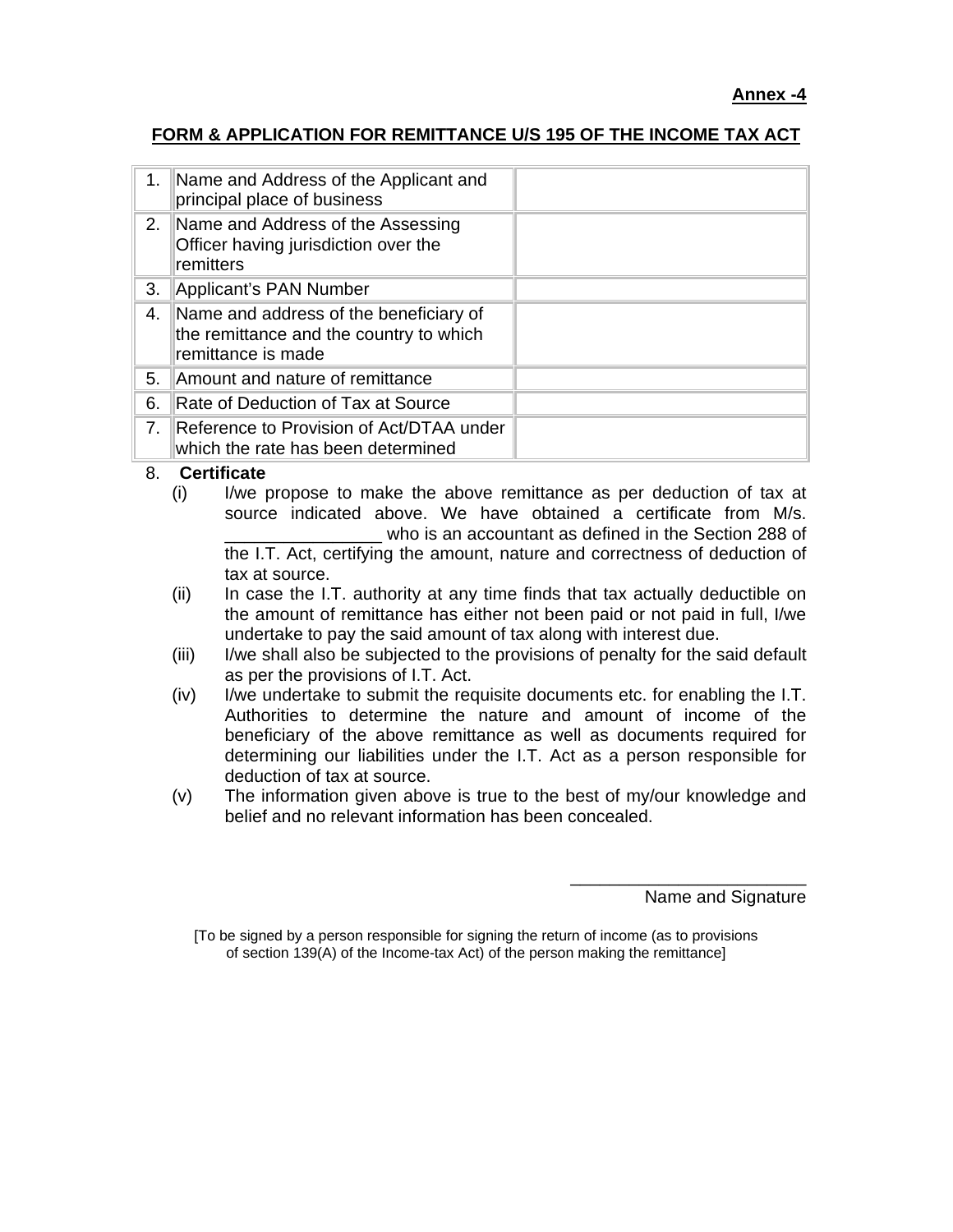## **CERTIFICATE**

I/we have examined the agreement (wherever applicable) between M/s  $($ remitters) and M/s

(beneficiary) requiring the above remittance as well as the relevant documents and books of accounts required for ascertaining the nature of remittance and for determining the rate of deduction of tax at source as per provisions of section 195. We hereby certify the following :

| 1. | Name<br>address<br>and<br>οf<br>the<br>beneficiary of the remittance and<br>the name of the foreign country to<br>which remittance is being made.                                                                                                                                                               |                           |                     |                                       |
|----|-----------------------------------------------------------------------------------------------------------------------------------------------------------------------------------------------------------------------------------------------------------------------------------------------------------------|---------------------------|---------------------|---------------------------------------|
| 2. | Amount of remittance in foreign<br>currency indicating the proposed<br>date/month and bank through<br>which remittance is being made.                                                                                                                                                                           |                           |                     |                                       |
| 3. | Details of tax deducted at source,<br>rate at which tax has<br>been                                                                                                                                                                                                                                             |                           | Foreign<br>Currency | Indian<br>$^{\copyright}$<br>Currency |
|    | deducted and date of deduction.                                                                                                                                                                                                                                                                                 | Amount to be<br>remitted  |                     |                                       |
|    |                                                                                                                                                                                                                                                                                                                 | Tax deducted at<br>source |                     |                                       |
|    |                                                                                                                                                                                                                                                                                                                 | Actual amount<br>remitted |                     |                                       |
|    |                                                                                                                                                                                                                                                                                                                 | Rate at which<br>deducted |                     |                                       |
|    |                                                                                                                                                                                                                                                                                                                 | Date of Deduction         |                     |                                       |
| 4. | In case the remittance as indicated<br>in (2) above is net of taxes,<br>whether tax payable has been<br>grossed up? If so, computation<br>thereof may be indicated.                                                                                                                                             |                           |                     |                                       |
| 5. | If the remittance is for royalties, fee<br>for technical services, interest,<br>dividend, etc., the clause of the<br>relevant DTAA under which the<br>remittance is covered along with<br>reasons and the rate at which tax<br>is required to be deducted in terms<br>of such clause of the applicable<br>DTAA. |                           |                     |                                       |
| 6. | In case the tax has been deducted<br>at a rate lower than the prescribed<br>under the applicable DTAA, the<br>reasons thereof.                                                                                                                                                                                  |                           |                     |                                       |
| 7. | In case remittance is for supply of<br>articles<br>thinas<br>(e.a.<br>plant.<br>or                                                                                                                                                                                                                              |                           |                     |                                       |